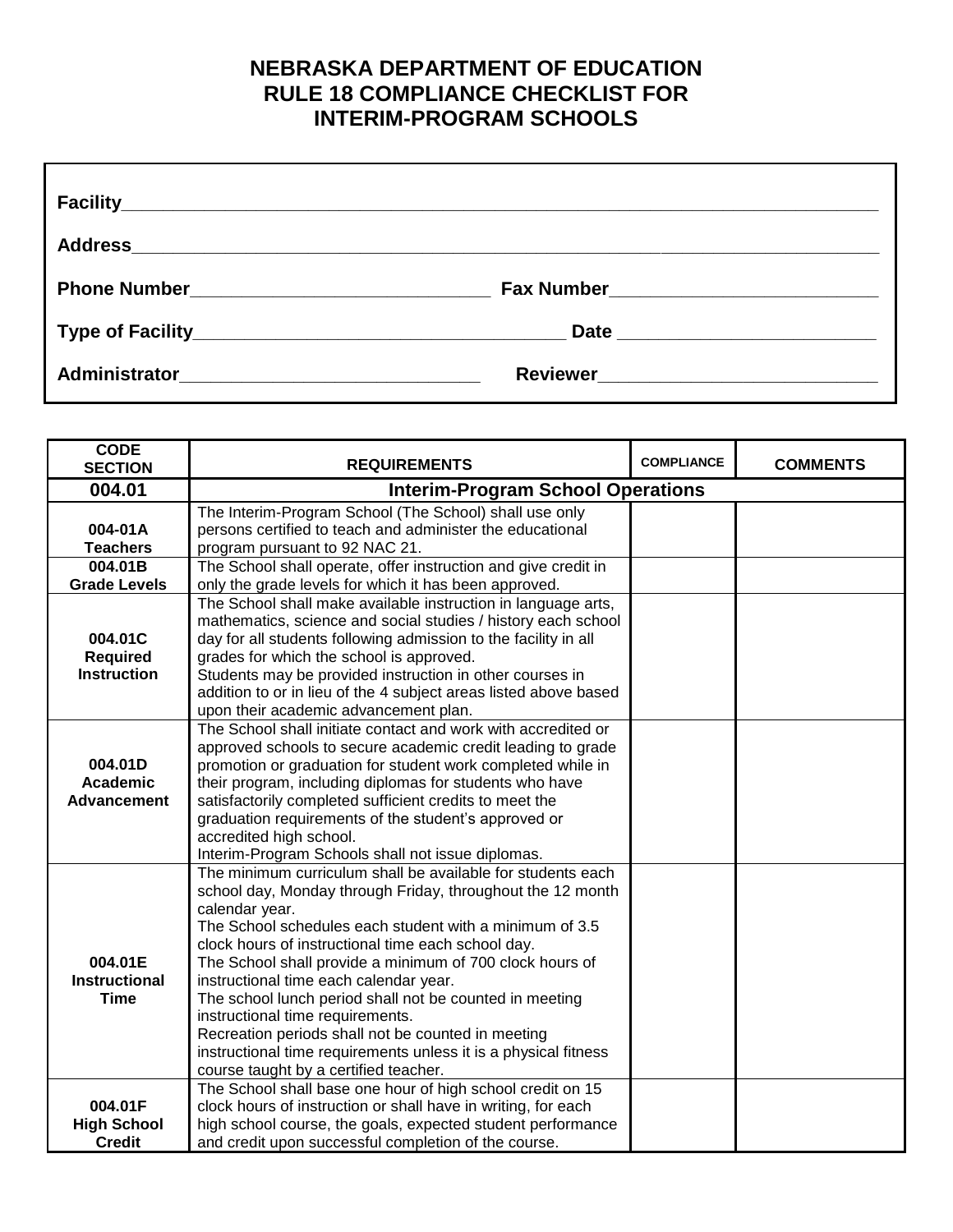|                                      | The School shall, by November 1 <sup>st</sup> of each year, submit to                                                    |  |
|--------------------------------------|--------------------------------------------------------------------------------------------------------------------------|--|
| 004.01G                              | the Department of Education an Assurance Statement signed                                                                |  |
| <b>Assurance</b><br><b>Statement</b> | by a representative of the governing body, affirming<br>compliance or specifically noting any noncompliance with         |  |
|                                      | Chapter 4 regulations.                                                                                                   |  |
|                                      | The School Administrator shall submit a Fall Personnel                                                                   |  |
| 004.01H                              | Report and a Curriculum Report to the Department of                                                                      |  |
| <b>Reports</b>                       | Education by the date indicated on the prescribed forms.                                                                 |  |
|                                      | Additions of certified staff after September 1 <sup>st</sup> , shall be                                                  |  |
| 004.01H(1)                           | reported to the Department of Education at the time of                                                                   |  |
| <b>Staff Additions</b>               | contracting.                                                                                                             |  |
| 004.011                              | The School shall enroll only students who have been placed                                                               |  |
| <b>Admissions</b>                    | in the county detention home, institution or emergency<br>shelter in which the School is located or which operates the   |  |
|                                      | School and who are unable to attend public school for                                                                    |  |
|                                      | reasons of health or safety.                                                                                             |  |
| 004.02                               | The Interim-Program School System                                                                                        |  |
| 004.02A                              | <b>School Policies</b>                                                                                                   |  |
|                                      | The governing body annually updates a written set of policies                                                            |  |
| 004.02A(1)                           | based upon the School's purposes and goals.                                                                              |  |
| <b>Annual Update</b>                 | This document is on file in each school building.                                                                        |  |
|                                      | The School has a written policy which identifies and                                                                     |  |
| 004.02A(2)                           | describes the scheduled school days and instructional time<br>for students each school day throughout the calendar year. |  |
| <b>Instructional</b>                 | The School has a daily, weekly and annual calendar for                                                                   |  |
| <b>Time &amp; School</b>             | student school days and scheduled vacations.                                                                             |  |
| Calendar                             | The School's policies or regulations stipulate the conditions                                                            |  |
|                                      | for a student to be excused from the school day.                                                                         |  |
| 004.02B                              | <b>The Instructional Program</b>                                                                                         |  |
| 004.02B(1)                           | The School's instructional program is based on a written<br>statement of purposes and/or goals developed by the          |  |
| Purpose &                            | governing body.                                                                                                          |  |
| <b>Goals</b>                         | This document is on file in each school building.                                                                        |  |
|                                      | Each certified staff member is provided a copy.                                                                          |  |
|                                      | The School has written guides or frameworks for each of its                                                              |  |
|                                      | curriculum areas.                                                                                                        |  |
|                                      | The guide in each of the curriculum areas addresses                                                                      |  |
| 004.02B (2)                          | instruction in written composition, as appropriate.<br>The School may develop its own curriculum or use a                |  |
| <b>Written Guides</b>                | curriculum approved by an accredited or approved public or                                                               |  |
|                                      | private school.                                                                                                          |  |
|                                      | Additionally, the School may offer a GED preparatory                                                                     |  |
|                                      | program for students not seeking to graduate from an                                                                     |  |
|                                      | accredited or approved school.                                                                                           |  |
|                                      | The School provides a comprehensive cumulative record of                                                                 |  |
| 004.02B (3)                          | attendance, academic progress and dates of enrollment in<br>and withdrawal from the School for each student enrolled.    |  |
| <b>Student Records</b>               | The School complies with Nebraska Revised Statute 79-                                                                    |  |
|                                      | 2,105 and provides a copy of student files or records at no                                                              |  |
|                                      | charge, upon request, to any public or private school to which                                                           |  |
|                                      | the student transfers.                                                                                                   |  |
| 004.02C                              | Number, Preparation & Assignment of Staff Members                                                                        |  |
|                                      | The School has a head administrator who holds a Nebraska<br>Administrative and Supervisory Certificate with an           |  |
|                                      | endorsement for superintendent, principal or special                                                                     |  |
| 004.02C(1)                           | education.                                                                                                               |  |
| <b>System</b>                        | The School may share a head administrator with other                                                                     |  |
| Administrator                        | schools, a public school or an ESU.                                                                                      |  |
|                                      | The Head Administrator's responsibilities include, but are not                                                           |  |
|                                      | limited to, the evaluation of teacher performance, review of                                                             |  |
|                                      | policies, programs and reports.                                                                                          |  |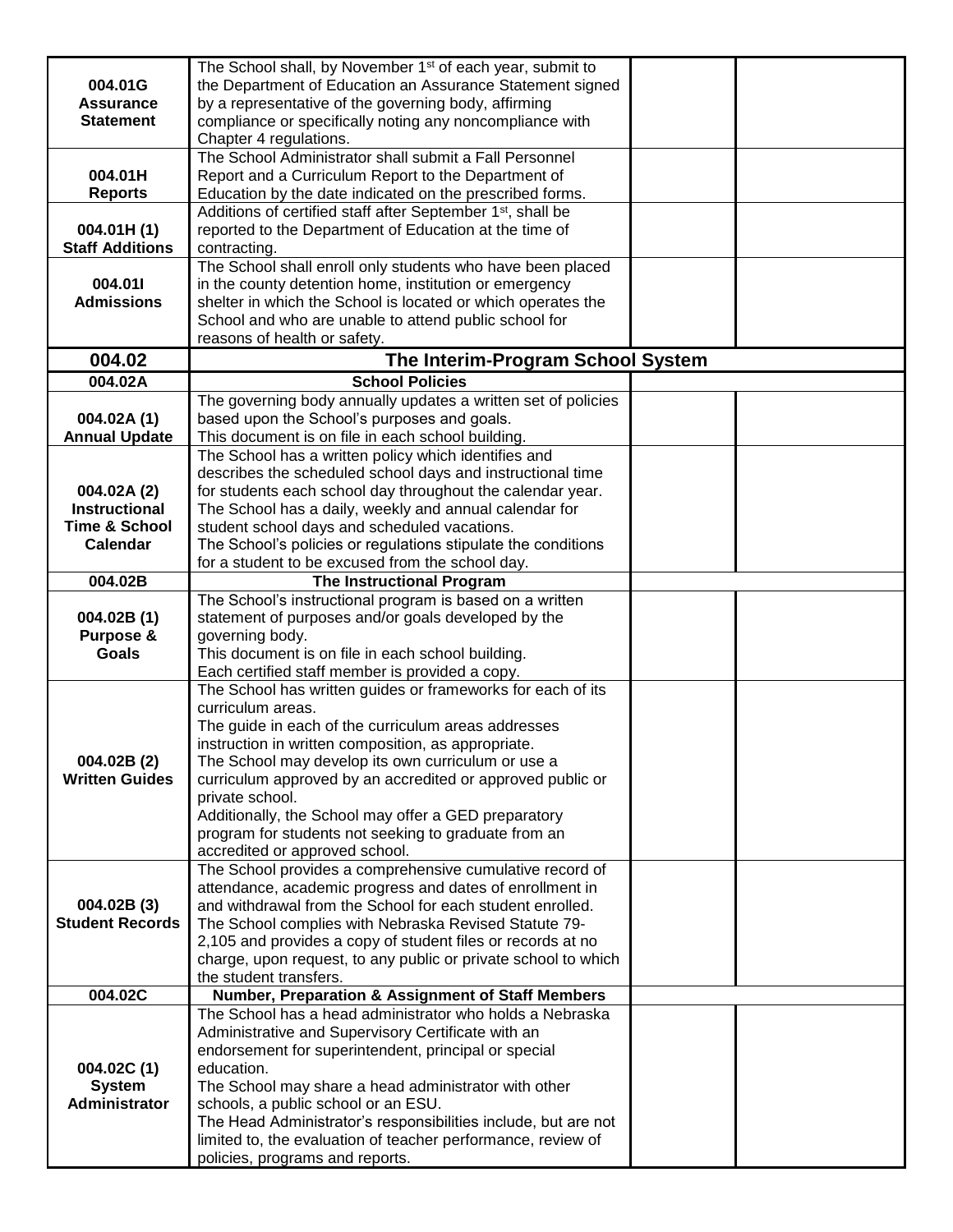| 004.02C (2)<br>Head Teacher /<br><b>Principal</b>        | A School having less than 20 teachers shall have a principal<br>or designate one teacher as Head Teacher.<br>The Head Teacher shall hold at least an Initial, Pre-Standard,<br>Standard or Professional Nebraska Teaching Certificate<br>issued pursuant to 92 NAC 21.<br>A School having 20 or more teachers shall have an<br>administrator assigned as principal at least half-time for<br>administration and supervision. The administrator shall hold<br>a Nebraska Administrative and Supervisory Certificate. |  |
|----------------------------------------------------------|---------------------------------------------------------------------------------------------------------------------------------------------------------------------------------------------------------------------------------------------------------------------------------------------------------------------------------------------------------------------------------------------------------------------------------------------------------------------------------------------------------------------|--|
| 004.02C (3)<br><b>Certificates</b>                       | A copy of the certificate or permit of each of the School's staff<br>members who are required to have a certificate is on file in<br>the School's Administrative Office.                                                                                                                                                                                                                                                                                                                                            |  |
| 004.02C (4)<br><b>School Liaison</b>                     | The School has a person designated as a school liaison.<br>The School Liaison has a Bachelor's Degree.<br>The School Liaison is assigned to carry out the duties<br>described in Code Section 004.02F (1) and 004.02F (2).                                                                                                                                                                                                                                                                                          |  |
| 004.02C (5)<br><b>Teacher Aides</b>                      | The School may employ persons who do not hold a valid<br>Nebraska Teaching Certificate / permit to serve as Teacher<br>Aides.<br>Teacher Aides may not assume any teaching responsibilities.<br>Teacher Aides may be assigned duties which are non-<br>teaching in nature if the School has specifically prepared the<br>Aide for such duties, including the handling of emergency<br>situations.                                                                                                                   |  |
| 004.02C (6)<br><b>Professional</b><br><b>Development</b> | Each teacher participates in at least 10 hours of professional<br>development activities each year.                                                                                                                                                                                                                                                                                                                                                                                                                 |  |
| 004.02D                                                  | <b>Materials &amp; Facilities</b>                                                                                                                                                                                                                                                                                                                                                                                                                                                                                   |  |
| 004.02D(1)<br>Library<br><b>Resources</b>                | The School's staff and students have access to library media<br>resources at least once every other week.                                                                                                                                                                                                                                                                                                                                                                                                           |  |
| 004.02D(2)<br><b>Healthful</b><br><b>Conditions</b>      | The School maintains safe, healthful and sanitary conditions<br>within the school building and on the school grounds and<br>meets fire, safety and health codes.<br>The School complies with the requirements of Rule 59 (92)<br>NAC 59; Methods for Competency Assessment of School<br>Staff Who Provide Medications).                                                                                                                                                                                             |  |
| 004.02E                                                  | <b>School System Performance -</b><br><b>Evaluation &amp; Improvement</b>                                                                                                                                                                                                                                                                                                                                                                                                                                           |  |
| 004.02E(1)<br><b>Written Report</b>                      | The School annually prepares a written report for the<br>governing body that includes, aggregate student<br>demographics, school days of attendance, the School's<br>progress in implementing student academic advancement<br>plans and actual academic advancement or academic credits<br>earned.<br>The report shall not contain any personally identifiable<br>student information.                                                                                                                              |  |
| 004.02E (2)<br><b>Admissions</b><br><b>Process</b>       | The School uses an uniform admissions process that<br>examines what each student has been studying and what yet<br>needs to be taught in that subject area for the student to<br>receive credit for academic advancement and develops an<br>academic advancement plan for each student.<br>The School consults student records regarding previous<br>assessments and works with the school the student attended<br>or the school where the student will transfer in meeting these<br>requirements.                  |  |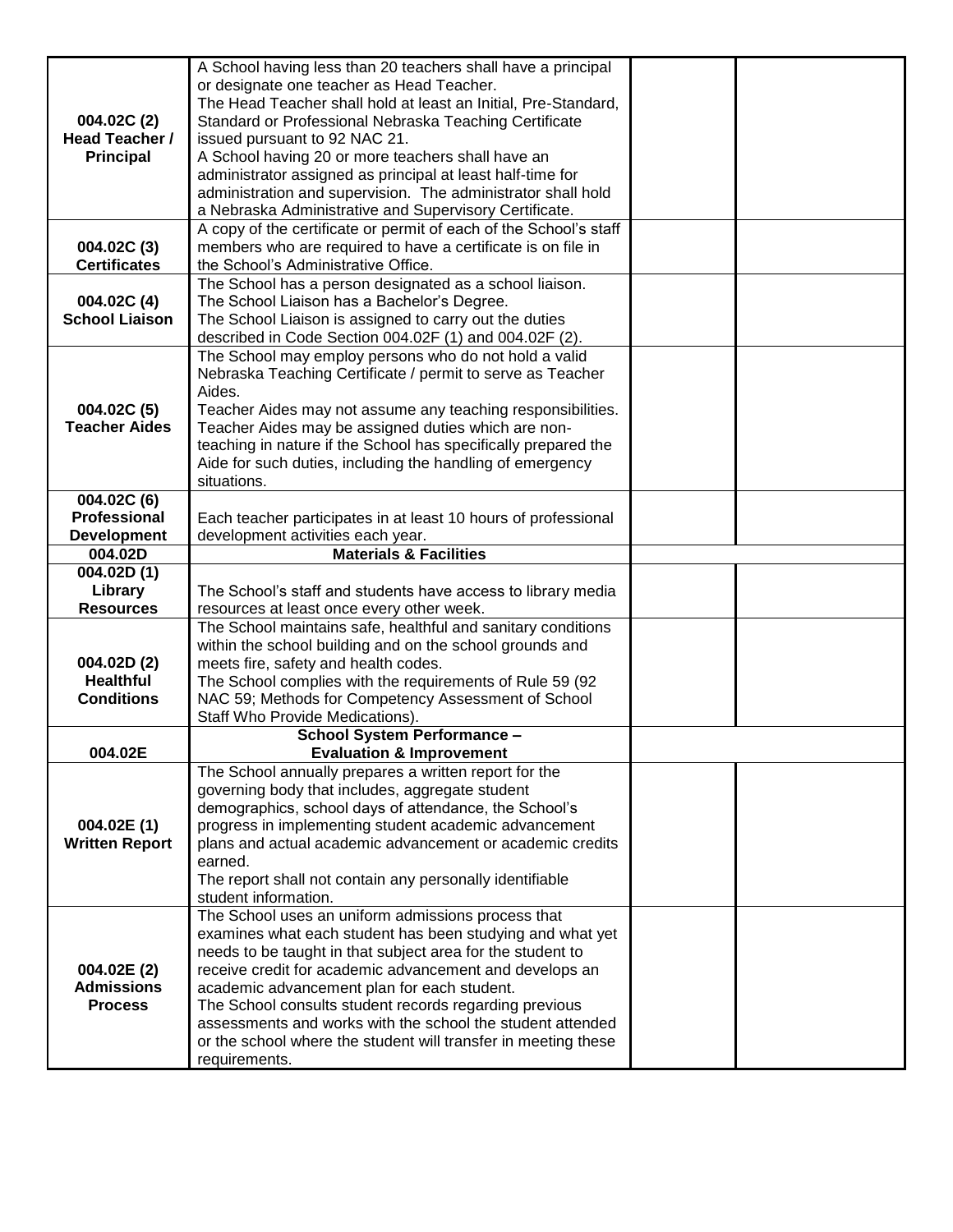| 004.02F                            | <b>Relationship with School Districts</b>                                                                                          |  |
|------------------------------------|------------------------------------------------------------------------------------------------------------------------------------|--|
|                                    | The School Liaison initiates contact with the appropriate                                                                          |  |
|                                    | accredited or approved school to develop an academic                                                                               |  |
| 004.02F(1)                         | advancement plan intended to achieve academic progress                                                                             |  |
| <b>Academic</b>                    | leading to grade promotion or graduation of students.                                                                              |  |
| <b>Advancement &amp;</b>           | The School Liaison seeks to secure grade promotion or                                                                              |  |
| <b>Graduation</b>                  | diplomas from schools for those students who have met their                                                                        |  |
|                                    | school's requirements.                                                                                                             |  |
|                                    | The School Liaison initiates contact with the school district                                                                      |  |
|                                    | responsible for providing special education services to each                                                                       |  |
|                                    | student with a disability to ensure the responsible school                                                                         |  |
| 004.02F (2)                        | district provides special education and related services                                                                           |  |
| <b>Special</b>                     | pursuant to 92 NAC 51.                                                                                                             |  |
| <b>Education</b>                   | The School Liaison works with the responsible school district                                                                      |  |
|                                    | to ensure continuation of special education services and                                                                           |  |
|                                    | information.                                                                                                                       |  |
| 005                                | <b>Special Education Requirements</b>                                                                                              |  |
|                                    | The duty of providing or contracting for special education                                                                         |  |
| 005.01                             | services for all students with verified disabilities pursuant to                                                                   |  |
| <b>Responsibilities</b>            | 92 NAC 51 remains with the responsible public school                                                                               |  |
| <b>Of The Public</b>               | district.                                                                                                                          |  |
| <b>School District</b>             | The School may assist the public school district in fulfilling                                                                     |  |
|                                    | those responsibilities.                                                                                                            |  |
| 005.01A                            | The school district shall provide or contract for special                                                                          |  |
| <b>Determining The</b>             | education programs and transportation of all resident children                                                                     |  |
| <b>Responsible</b>                 | with disabilities who would benefit from such programs                                                                             |  |
| <b>Public School</b>               | pursuant to Nebraska Revised Statute 79-1127 and 92 NAC                                                                            |  |
| <b>District</b>                    | 51.                                                                                                                                |  |
| 005.01B                            |                                                                                                                                    |  |
| <b>Becoming A</b>                  |                                                                                                                                    |  |
| <b>Special</b><br><b>Education</b> | The School may apply to become a provisionally approved                                                                            |  |
| <b>Service Provider</b>            | special education service provider pursuant to 92 NAC 51.                                                                          |  |
|                                    |                                                                                                                                    |  |
|                                    | <b>Instructional Programs in Interim-Program Schools</b>                                                                           |  |
| 006                                | Offering an Elementary, Middle School or High School Program                                                                       |  |
|                                    | <b>Required Elementary Instructional Program</b>                                                                                   |  |
|                                    | The elementary instructional program is based on state                                                                             |  |
| 006.01                             | standards for student learning and consists of at least the                                                                        |  |
|                                    | following:                                                                                                                         |  |
|                                    | The curriculum includes development and practice of skills                                                                         |  |
| 006.01A<br><b>Reading &amp;</b>    | and understanding of reading, writing, speaking and listening.<br>It helps children develop appreciation of literature, creativity |  |
| <b>Language Arts</b>               | and expression.                                                                                                                    |  |
|                                    | The curriculum includes development, practice and                                                                                  |  |
| 006.01B                            | application of numeration, computation, estimation, problem                                                                        |  |
| <b>Mathematics</b>                 | solving, geometry / spatial concepts, measurement and                                                                              |  |
|                                    | related topics.                                                                                                                    |  |
|                                    | The curriculum helps children develop an understanding of                                                                          |  |
|                                    | the world and its people. It includes experiences drawn from                                                                       |  |
|                                    | geography, history, economics, government, citizenship,                                                                            |  |
|                                    | career awareness, human relations, current affairs, cultural                                                                       |  |
| 006.01C                            | studies, instruction in American history, stories about the                                                                        |  |
| <b>Social Studies</b>              | exploits and deeds of American heroes, singing patriotic                                                                           |  |
|                                    | songs, memorizing the Star Spangled Banner and America                                                                             |  |
|                                    | anthems, reverence for the flag and proper conduct for its                                                                         |  |
|                                    | presentation as provided in Nebraska Revised Statute 79-                                                                           |  |
|                                    | 724.                                                                                                                               |  |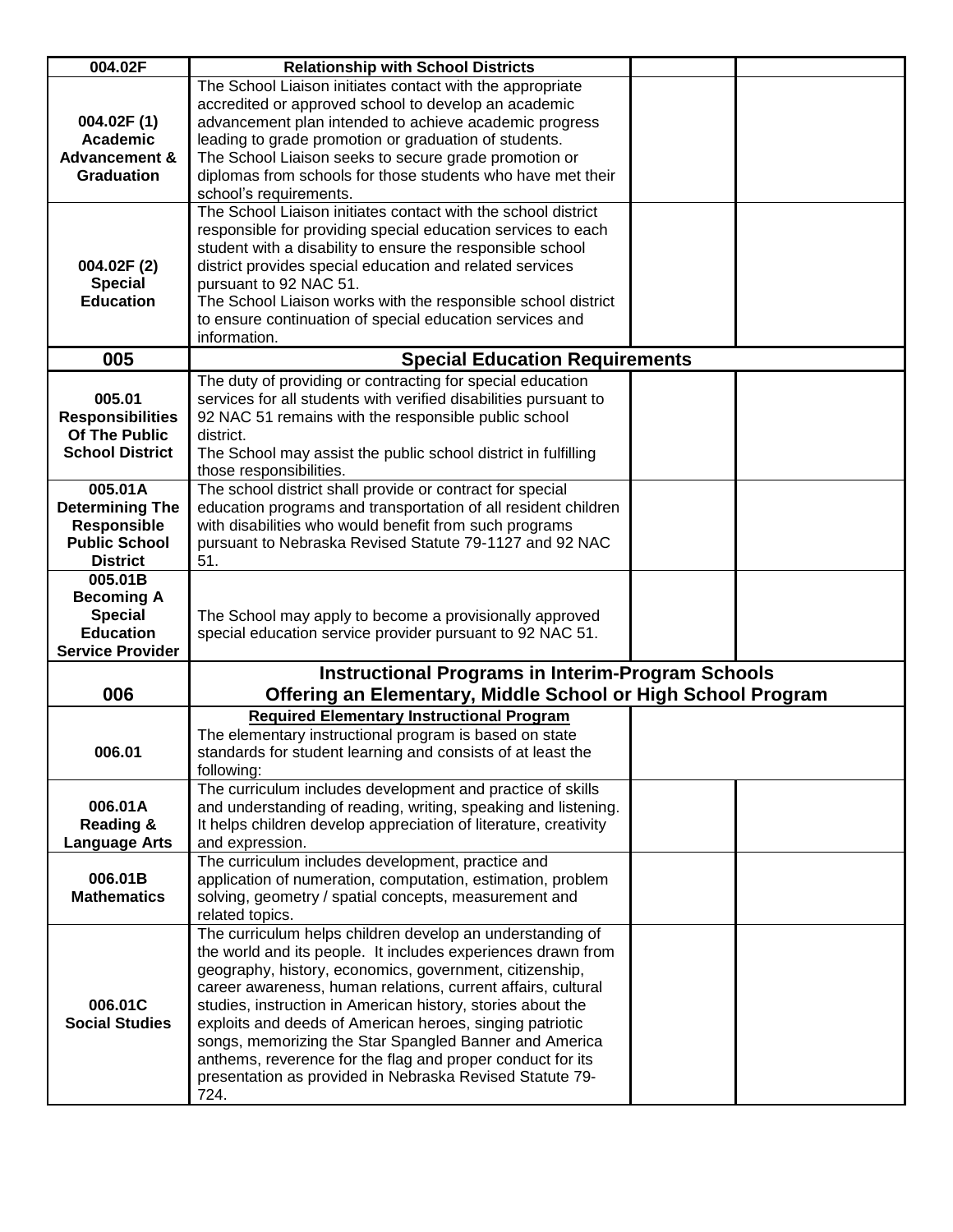| 006.01D<br><b>Science</b>                               | The curriculum helps children develop an understanding of<br>science concepts and processes, including science as<br>inquiry. It includes experiences drawn from physical science,<br>life science, earth and space science, science and                                                                                                                                                                                                                                                                                                                                                                                                                                                                                                                                                    |  |
|---------------------------------------------------------|---------------------------------------------------------------------------------------------------------------------------------------------------------------------------------------------------------------------------------------------------------------------------------------------------------------------------------------------------------------------------------------------------------------------------------------------------------------------------------------------------------------------------------------------------------------------------------------------------------------------------------------------------------------------------------------------------------------------------------------------------------------------------------------------|--|
|                                                         | technology and the history and nature of science.                                                                                                                                                                                                                                                                                                                                                                                                                                                                                                                                                                                                                                                                                                                                           |  |
| 006.02                                                  | <b>Required Middle Grades Instructional Program</b><br>The middle grades instructional program is based on state<br>standards for student learning and consists of at least the<br>following:                                                                                                                                                                                                                                                                                                                                                                                                                                                                                                                                                                                               |  |
| 006.02A<br><b>Reading &amp;</b><br><b>Language Arts</b> | The curriculum includes experiences designed to help<br>students expand, develop and apply reading skills introduced<br>in the elementary grades. It includes reading both for<br>information and enjoyment and activities that engage<br>students in using language for a variety of reading, writing,<br>speaking and listening purposes.                                                                                                                                                                                                                                                                                                                                                                                                                                                 |  |
| 006.02B<br><b>Mathematics</b>                           | The curriculum includes practice in numeration, computation,<br>estimation, problem solving, geometry / spatial concepts and<br>measurement. It introduces algebraic and statistical<br>concepts and provides opportunities for students to develop<br>understanding of the structure of mathematics.                                                                                                                                                                                                                                                                                                                                                                                                                                                                                       |  |
| 006.02C<br><b>Social Studies</b>                        | The curriculum includes content drawn from geography,<br>history, economics, citizenship, government, cultural studies<br>and current events. It includes instruction in American history<br>that makes the course interesting and attractive, designed to<br>instill a love of country as provided in Nebraska Revised<br>Statute 79-724. All history courses stress contributions of all<br>ethnic groups in the development and growth of America.                                                                                                                                                                                                                                                                                                                                       |  |
| 006.02D<br><b>Science</b>                               | The curriculum includes elements of life science, physical<br>science, earth and space science, science as technology and<br>the history of science.<br>Learning activities emphasize science as inquiry and<br>scientific processes and concepts.                                                                                                                                                                                                                                                                                                                                                                                                                                                                                                                                          |  |
| 006.03                                                  | <b>Required High School Instructional Program</b><br>The high school instructional program is based on state<br>standards for student learning and consists of at least the<br>following:                                                                                                                                                                                                                                                                                                                                                                                                                                                                                                                                                                                                   |  |
| 006.03A<br><b>Language Arts</b>                         | The curriculum includes written composition, critical reading,<br>interpretation of fiction and non-fiction, oral presentation and<br>application of listening skills.                                                                                                                                                                                                                                                                                                                                                                                                                                                                                                                                                                                                                      |  |
| 006.03B<br><b>Mathematics</b>                           | The curriculum includes communicating, reasoning, problem<br>solving, numeration, computation, estimation, measurement,<br>geometry, data analysis, probability, statistical concepts and<br>algebraic concepts.                                                                                                                                                                                                                                                                                                                                                                                                                                                                                                                                                                            |  |
| 006.03C<br><b>Social Science</b>                        | The curriculum includes content drawn from American and<br>world history, geography, economics, civics, government and<br>citizenship and may also include content from other social<br>science areas such as sociology, psychology and<br>anthropology. It includes instruction in the United States and<br>Nebraska Constitutions; the benefits and advantages of our<br>government; the dangers of Nazism, Communism and similar<br>ideologies; the duties of citizenship; and the appropriate<br>patriotic exercises, including Lincoln's birthday, Washington's<br>birthday, Flag Day, Memorial Day and Veteran's Day as<br>provided in Nebraska Revised Statute 79-724. All history<br>courses stress contributions of all ethnic groups in the<br>development and growth of America. |  |
| 006.03D<br><b>Science</b>                               | The curriculum includes science concepts and processes,<br>science as inquiry, physical science, life science, earth and<br>space science, science and technology and the history and<br>nature of science.                                                                                                                                                                                                                                                                                                                                                                                                                                                                                                                                                                                 |  |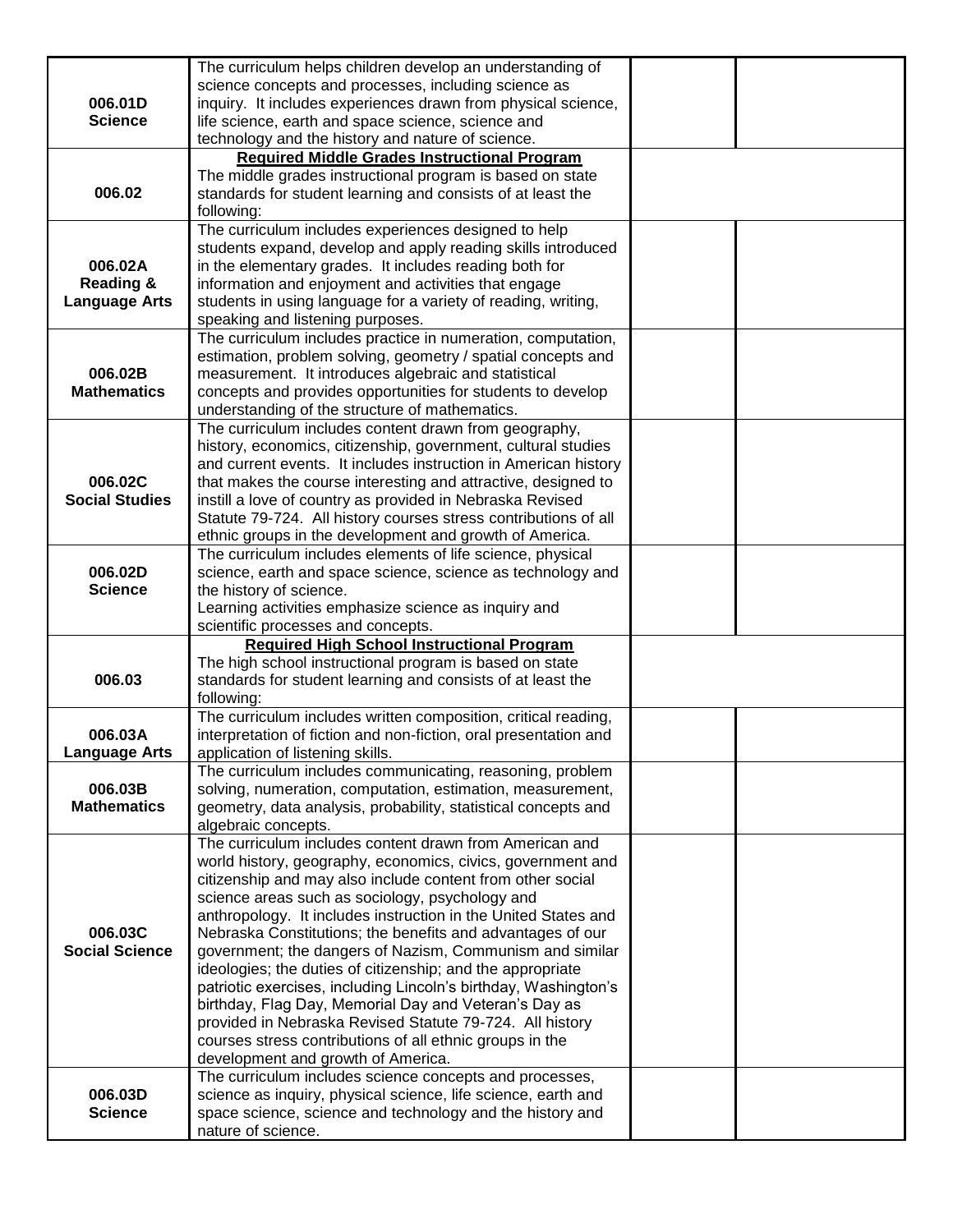|                        | Subject fields may include foreign language, career and                       |  |
|------------------------|-------------------------------------------------------------------------------|--|
| 006.03E                | technical education, computer education, personal health,                     |  |
| <b>Other Topics</b>    | physical fitness and visual and performing arts.                              |  |
|                        | The School may continue the curriculum of the school from                     |  |
| 006.04                 | which the student came or the school where the student will                   |  |
| <b>Utilizing</b>       | attend upon leaving; or use their own courses; or use a                       |  |
| <b>Different</b>       | performance-based curriculum as described in Code Section                     |  |
| <b>Curricula</b>       | 006.004A; or some combination to assist students in                           |  |
|                        | continuing to make academic progress toward grade                             |  |
|                        | promotion or graduation.                                                      |  |
|                        | The performance-based curriculum for each course is                           |  |
|                        | defined in writing and includes goals, representative                         |  |
| 006.04A                | instructional experiences, assessments and expected student                   |  |
| Performance-           | performance.                                                                  |  |
| <b>Based</b>           | The written description is approved by the governing body                     |  |
| <b>Curriculum</b>      | and is on file at the School.                                                 |  |
|                        | The performance-based curriculum provides learning                            |  |
|                        | opportunities for students equivalent to or greater than similar              |  |
|                        | courses provided in approved or accredited schools.                           |  |
| 006.05                 | <b>Local Options for Providing High School Courses</b>                        |  |
|                        | Schools providing high school courses may provide                             |  |
| 006.05A                | integrated courses, as defined in Code Section 002.14, if the                 |  |
| Integrated             | School has a description of the curriculum or course on file,                 |  |
| <b>Courses</b>         | including a list of goals and explanation of the subjects                     |  |
|                        | included.                                                                     |  |
|                        |                                                                               |  |
|                        | <b>Multi-Site &amp; Distance Learning Options</b>                             |  |
| 006.06                 | <b>For Providing High School Courses</b>                                      |  |
|                        | Curriculum requirements for high school may be provided                       |  |
|                        | through one or more of the following course options:                          |  |
|                        | Synchronous courses are multi-site or distance learning                       |  |
| 006.06A                | courses where the teacher and student(s) are simultaneously                   |  |
| <b>Synchronous</b>     | present; can both see and hear one another; and questions                     |  |
| <b>Course Option</b>   | may be answered and instructional accommodations made                         |  |
|                        | immediately. This includes teacher sharing and interactive                    |  |
|                        | audio-visual options.                                                         |  |
|                        | Instruction is provided through contractual or cooperative                    |  |
|                        | arrangements with other schools, ESU's and/or post-                           |  |
|                        | secondary institutions where either the teacher(s) or                         |  |
|                        | student(s) move to be located at the same site for classroom                  |  |
|                        | instruction, provided:                                                        |  |
|                        | (a) each course is taught by a teacher holding a valid                        |  |
| 006.06A(1)             | Nebraska Teaching Certificate;                                                |  |
| <b>Teacher Sharing</b> | (b) each course is shown on the high school class schedule                    |  |
|                        | along with the name of the teacher;                                           |  |
|                        | (c) at least one high school student is enrolled and                          |  |
|                        | participating in each course; and                                             |  |
|                        | (d) each course is made available to all students at the<br>school's expense. |  |
|                        | A copy of the written agreement with the cooperating school /                 |  |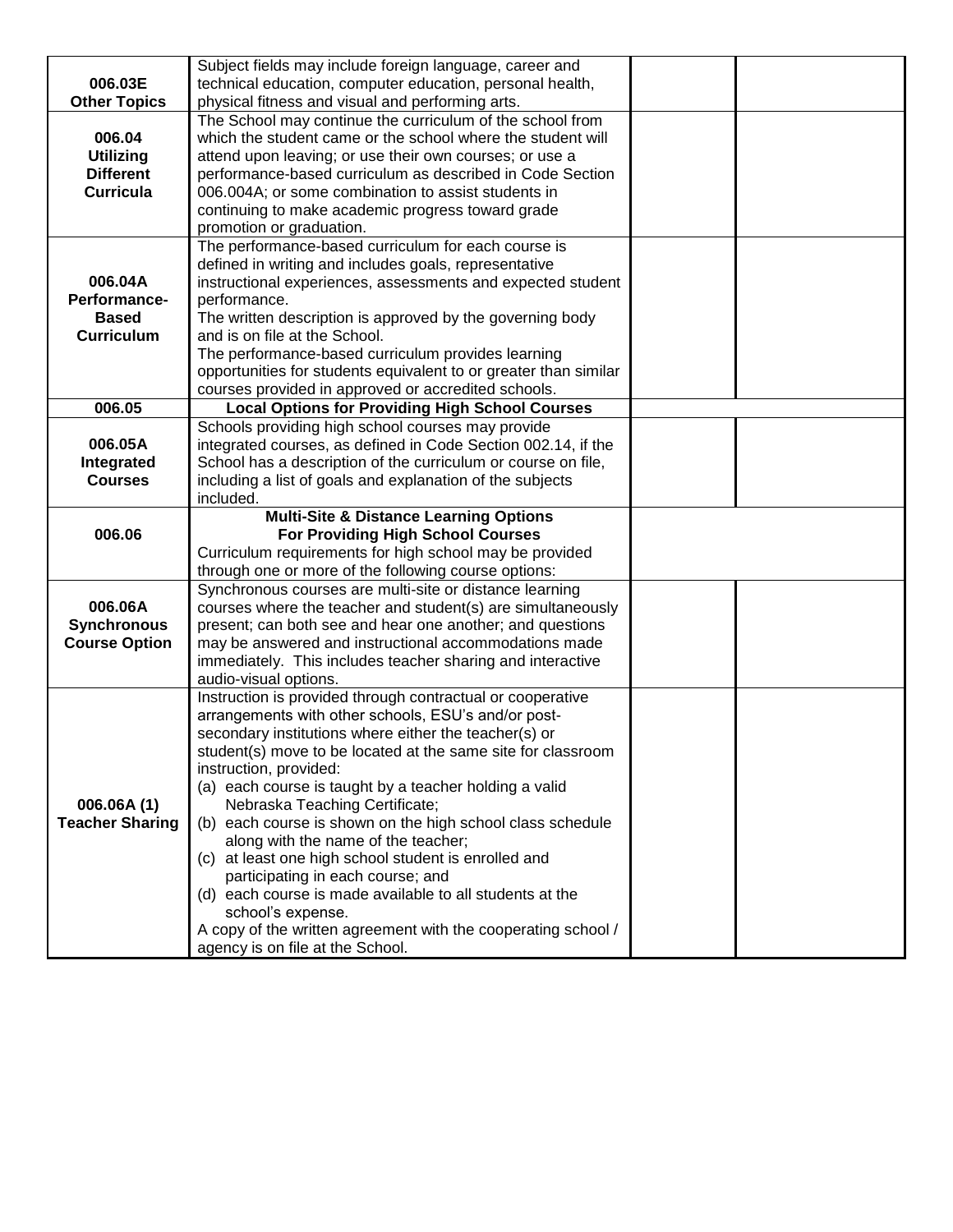| 006.06A (2)<br><b>Interactive</b><br><b>Audio-Visual</b><br><b>Options</b>                                  | Multi-site or distance learning instruction may be met through<br>synchronous interactive audio-visual instruction provided:<br>(a) each course is taught by a teacher holding a valid<br>Nebraska Teaching Certificate;<br>(b) each course is shown on the high school class schedule<br>along with the name of the teacher;<br>(c) at least one high school student is enrolled and<br>participating in each course;<br>(d) each course is made available to all students at the<br>school's expense; and<br>(e) a teacher holding a valid Nebraska Teaching Certificate<br>monitors student progress and general appropriateness<br>of the course and is present in the classroom while the<br>course is being taught unless:<br>006.06A (2a) The off-site interactive teacher holds a valid<br>Nebraska Teaching Certificate and a school<br>employee is present in the receiving<br>classroom; or<br>006.06A (2b) the off-site interactive teacher holds a valid<br>Nebraska Teaching Certificate, maintains two-<br>way audio and video communication with the<br>distance learning classroom and has a direct<br>telephone connection with a supervising adult<br>at the School. |  |
|-------------------------------------------------------------------------------------------------------------|-----------------------------------------------------------------------------------------------------------------------------------------------------------------------------------------------------------------------------------------------------------------------------------------------------------------------------------------------------------------------------------------------------------------------------------------------------------------------------------------------------------------------------------------------------------------------------------------------------------------------------------------------------------------------------------------------------------------------------------------------------------------------------------------------------------------------------------------------------------------------------------------------------------------------------------------------------------------------------------------------------------------------------------------------------------------------------------------------------------------------------------------------------------------------------------------|--|
| 006.06B                                                                                                     | Asynchronous courses are those multi-site or distance<br>learning courses where communication between teacher and                                                                                                                                                                                                                                                                                                                                                                                                                                                                                                                                                                                                                                                                                                                                                                                                                                                                                                                                                                                                                                                                       |  |
| <b>Asynchronous</b>                                                                                         | student is delayed, as is the case with written                                                                                                                                                                                                                                                                                                                                                                                                                                                                                                                                                                                                                                                                                                                                                                                                                                                                                                                                                                                                                                                                                                                                         |  |
| <b>Course Options</b>                                                                                       | correspondence courses and many computer-delivered<br>courses. This includes options described in 006.06B(1) & (2).                                                                                                                                                                                                                                                                                                                                                                                                                                                                                                                                                                                                                                                                                                                                                                                                                                                                                                                                                                                                                                                                     |  |
| 006.06B(1)<br>University of<br><b>Nebraska</b><br>Independent<br><b>Study High</b><br><b>School Options</b> | High school courses may be provided by teachers of the<br>University of Nebraska Independent Study High School,<br>provided that:<br>(a) each course is shown on the high school class schedule;<br>(b) at least one high school student is enrolled and<br>participating in the course;<br>(c) each course is made available to all students at the<br>school's expense; and<br>(d) a teacher holding a valid Nebraska Teaching Certificate<br>is present during the assigned period (one teacher may<br>supervise more than one course) to monitor and assist<br>with instruction.                                                                                                                                                                                                                                                                                                                                                                                                                                                                                                                                                                                                    |  |
| 006.06B (2)<br><b>Other Distance</b><br>Learning<br><b>Technology</b><br><b>Options</b>                     | Distance learning multi-site instructional units may be met<br>through sources delivered by other methods of distance<br>technology provided that each course is reviewed in advance<br>and recommended for school use by a committee of at least<br>one local teacher and one local school administrator, is<br>approved by the governing body of the School and the written<br>review and statement of approval are on file at the School,<br>provided:<br>(a) each course is shown on the high school class schedule;<br>(b) at least one high school student is enrolled and<br>participating in the course;<br>(c) each course is made available to all students at the<br>school's expense;<br>(d) a teacher holding a valid Nebraska Teaching Certificate<br>is present during the assigned period (one teacher may<br>supervise more than one course) to monitor and assist<br>with instruction; and<br>(e) each student enrolled in such a course is assigned to a<br>local teacher holding a Nebraska Teaching Certificate<br>who monitors student progress and general<br>appropriateness of the course.                                                                     |  |